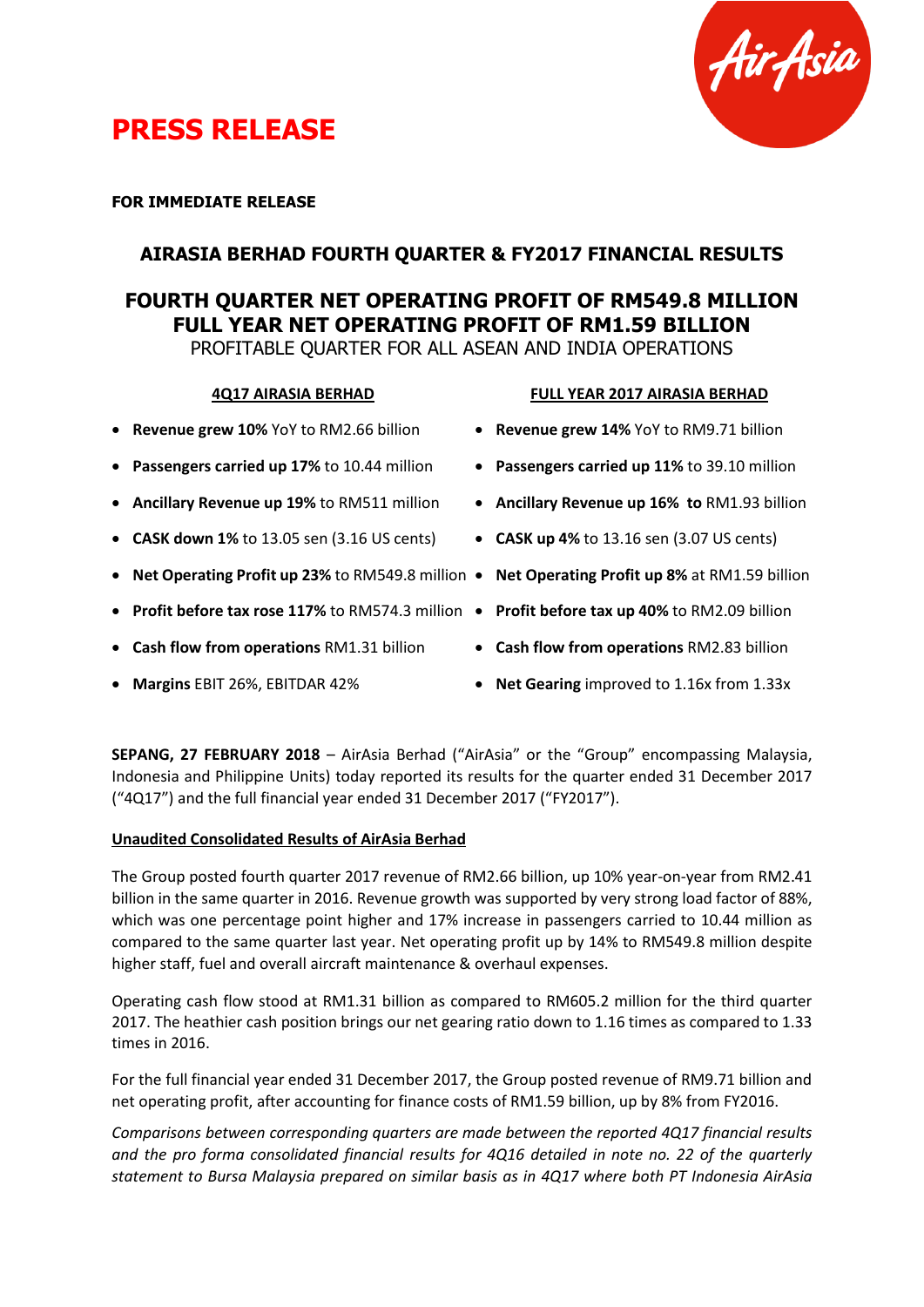# **PRESS RELEASE**



*and AirAsia Inc. Group of Companies (Philippines) results were consolidated for financial reporting purposes in accordance to MFRS 10.*

#### **Revenue Performance**

Revenue per Available Seat Kilometre ("RASK") recorded at 15.46 sen in 4Q17, marginally lower by 4% from 16.14 sen. Average fare per passenger dipped slightly to RM182 which was in line with the Group's expectations due to rapid capacity addition of 16% year-on-year as well as the impact of the volcanic activities by Mount Agung, which disrupted our Indonesian operations in Bali for the whole of fourth quarter 2017. However, the overall impact was cushioned by the increase in ancillary revenue. The ancillary per pax grew 2% to RM49, whilst the consolidated group's ancillary revenue grew 19% from RM429 million to RM511 million.

Thai AirAsia posted 4Q17 revenue of THB9.68 billion, up 28% from THB7.56 billion in the same quarter last year backed by a 22% increase in passengers carried. The associate company of the Group reported an increase in average fare of 6% year-on-year alongside a six percentage point increase in load factor over the same time period. Net operating profit was reported at THB786 million and net profit at THB843 million. A total of RM47 million, being the share of results of Thai AirAsia, was equity accounted into the Group's income statement.

India AirAsia recorded a revenue of INR5.17 billion in 4Q17 from INR2.70 billion in 4Q16 and net operating profit of INR143.7 million for the quarter under review. The average fare has increased by 9%, while RASK has gone up by 16% in 4Q17 as compared to 4Q16.

#### **Cost Performance**

For the Consolidated Group, Cost per Available Seat Kilometre ("CASK") including fuel averaged at 13.05 sen in 4Q17, marginally down 1% from 13.17 sen in 4Q16. The average fuel price for the Group was US\$69 per barrel jet kerosene in 4Q17, compared to US\$64 in 4Q16. CASK ex-fuel decreased by 5% year-on-year from 8.66 sen in 4Q16 to 8.26 sen in 4Q17 resulting from successful cost reduction measures on the Group's airline-related costs namely reduction in staff costs, other operating expenses and an overall increase in other income.

Thai AirAsia reported a slight increase in CASK by 4% from 4.32 US cents in 4Q16 to 4.51 US cents in 4Q17, largely due to the rising in global fuel prices this quarter and the increase in excise tax on jet fuel consumption for domestic flights.

#### **On the financial results for 4Q17 and FY2017, AirAsia Berhad Group CEO Tony Fernandes said:**

"This past 2017 was a year of tremendous change and expansion for us. We added 30 aircraft to our group-wide fleet, of which 24 were fully operational at the close of the year. In seat capacity terms, we added 16% year-on-year in the fourth quarter and 10% for the whole of 2017. Very few of those added seats went unsold as we grew group-wide passenger traffic by 11% in FY2017, 1 percentage point more than the increase in seat capacity."

"Our rapid expansion helped AirAsia Berhad achieve revenue growth of 10% year-on-year in the fourth quarter across our Malaysia, Indonesia and Philippine units. We successfully recorded a net operating profit at RM549.8 million up by 23% from the same quarter last year, and full year net operating profit of RM1.58 billion marginally beating the record year of 2016 by 1%. We will continue to grow our market share across our ASEAN network. We now dominate 55% of the domestic market in Malaysia,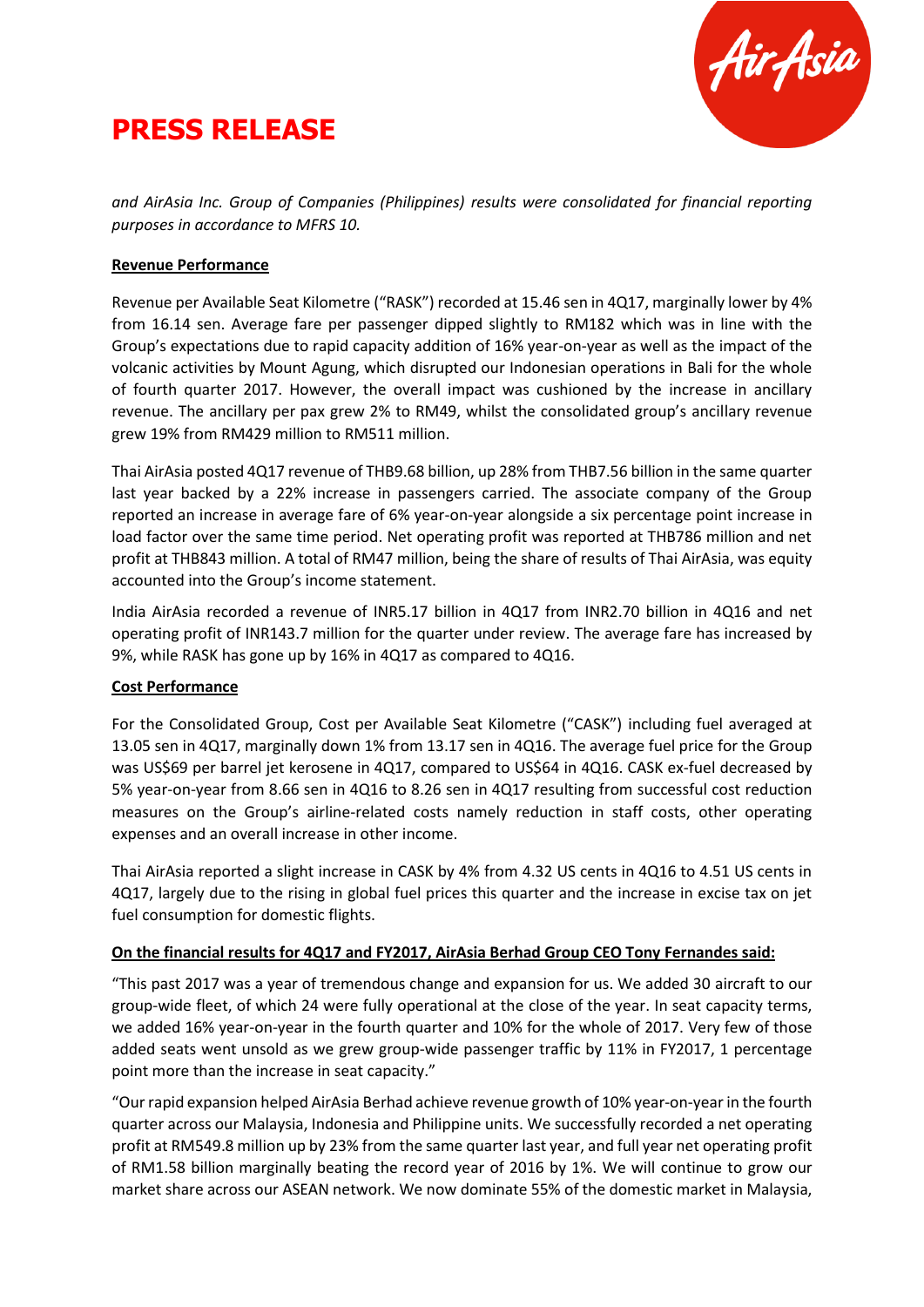# **PRESS RELEASE**



up from 47% in the same time last year. It was a remarkable quarter for AirAsia as all our ASEAN operations as well as India reported good profits."

"Despite rapid expansion, we did not lose pricing power and only reported a small dip in average fare of 7% to RM182, as anticipated and planned for by the Group. Overall, the Group managed to draw in higher revenue growth by increasing our booking conversion rate and enticing passengers to purchase more ancillary products."

"The Fly-Thru passengers for the Group is reported to be 1.6 million pax which is a 40% increase for the full year of 2017 as compared to the year before. Our KLIA2 hub is still the top transit hub by our passengers contributing 61% of the overall Fly-Thru traffic, and a growth of 40% from 1.1 million pax to 1.5 million pax year-on-year. We foresee higher uptake of this ancillary product as we continue to strengthen our synergy with our long haul sister company, AirAsia X Berhad."

"On the corporate front, we announced a segregation of our businessesinto airline transportation and digital divisions respectively. We are making this change to streamline our businesses, provide better clarity and business focus across each division. This new structure will also give our rising digital ventures the same prominence as our traditional airline business. Our digital businesses will continue to expand and support our airline businesses in areas such as inflight connectivity and duty free sales as well asin e-payments and loyalty. With this new structure, we are giving our digital businesses room to grow beyond serving just AirAsia and in becoming major tech players within their own right."

"On monetisation of non-core assets, the Group completed the transaction on the disposal of our interest in our flight school joint venture with CAE and recognised a gain of RM168 million in the quarter under review. We have also concluded the ground handling joint venture with SATs and soon to conclude the sale of our aircraft leasing business, Asia Aviation Capital."

"We are extremely proud of the turnaround by our Philippines operations. Which has proven that perseverance and our business model truly works. Despite numerous one-off costs for aircraft redeliveries, maintenance and overhaul throughout 2017, Philippines AirAsia has produced a strong bottom line recording a net operating profit of PHP621.2 million and PHP665.3 million for the full year of 2017 backed by a full year ASK growth of 37% year-on-year. We are looking forward to an exciting year leading into an IPO for our Philippines' operations by the second half of 2018. For the full year of 2017, ancillary per pax grew 25% from PHP419 (RM36) to PHP528 (RM45). The ancillary revenue in ringgit terms have grown tremendously by 64% to RM236.6 million in FY2017 as compared to RM144.1 million in FY2016."

"As for Indonesia, we have successfully floated AirAsia Indonesia on the Indonesia Stock Exchange on 29 December 2017 via a reverse takeover. The retail investor interest in Indonesia AirAsia has been growing ever since the airline got listed on the Indonesia Stock Exchange Market. We hope to grow the institutional investor base for our listed entity in Indonesia. Our operations in Indonesia and Philippines are attracting more interest by airline investors. The Indonesian operations recorded a net operating profit of IDR6.6 billion and profit before tax of IDR75.3 billion for the fourth quarter of 2017. For the full year of 2017, Indonesia AirAsia recorded a net operating profit of IDR135.7 billion and profit before tax of IDR234.1 billion. Taking out the one-off deferred taxations, Indonesia AirAsia would have generated a positive net profit position. Indonesia's overall financial performance was better than expected as their operations were affected by the volcanic activities which lasted the whole of fourth quarter 2017. For 2018, we are diversifying our network in Indonesia by strengthening our key hubs in Medan and Jakarta."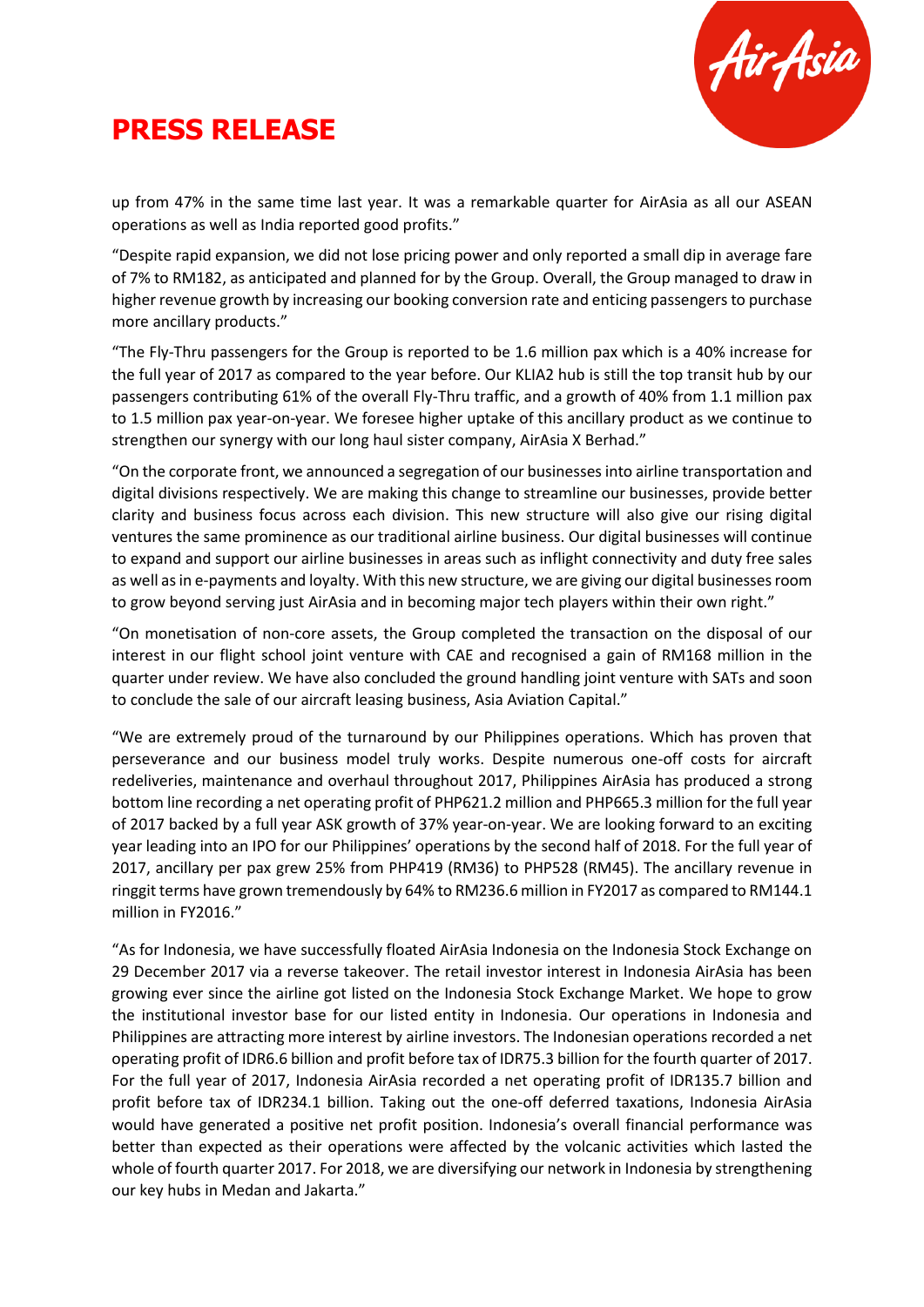

### **PRESS RELEASE**

"Our Thai associate did extremely well in the fourth quarter, and aggressively closed the gap for the first 10 months of the less favourable operating environment largely due to the crackdown on the Chinese zero dollar tours and the passing of their King. A rapid recovery in tourism arrivals, boost passenger traffic growth to 22% year-on-year, much more than added seat capacity of 13%. This has led to higher average load factor of 88% for the quarter. The Chinese passengers into Thailand have risen to 9.81 million up by 12% for FY2017 as compared to FY2016. The total tourist to Thailand rose by 8.52% to 35.4 million in 2017. Thai AirAsia was the only profitable airline recording net profit of THB2.66 billion for the full year of 2017. The strong load factor for the rest of 2018 bodes well for our Thai operations."

"Our associate airline in India has grown tremendously, achieving 79% passenger growth and 80% increase in capacity in 4Q17 as compared to 4Q16. For FY2017, passengers carried grew 81% on the back of 80% increase in capacity as compared to FY2016. We are proud to announce that our India operations have more than doubled the revenue for 4Q17 to INR5.17 billion from INR2.70 billion in 4Q16. AirAsia India has 14 aircraft as of 31 December 2017. We will be adding 7 aircraft for our India operations by the end of 2018 to fulfil the strong air travel demands. We will launch our international and regional routes with the  $21<sup>st</sup>$  aircraft this year. We foresee AirAsia India to be very profitable once we start flying regional routes and connecting them to our already established wide network."

"AirAsia Japan started operations on 29 October 2017, flying the route between Nagoya and Sapporo. We are targeting to start our Vietnam and China operations in the second half of 2018 after obtaining the necessary approvals."

"We are now beginning to see the fruits of our data and digital initiatives. Our Big Loyalty's New Membership has grown by 25% from 2.8 million in FY2016 to 3.5 million in FY2017. We believe that passengers' data is a very valuable asset and this number will only grow exponentially as we grow our passenger numbers. The new mobile application conversion rate for flights purchased has grown 70% from 3.39% to 5.75% in FY2017. As we continue to improve our mobile application and further enhance our booking site, this conversion rate will further improve. The implementation of personalisation for ancillary from the period of October 2017 to February 2018 has improved the ancillary take up rate by 6.66%, with estimated revenue generation of USD1.7 million per month. The predictability score on ancillary uptake has contributed to an increase of 40% with the estimated revenue of USD58,366 per month. From the recently launched simplified payment enhancement, our booking conversion has increased from 7.46% to 8.57% with an estimated incremental revenue of USD30 million a month. With the full roll out of predictive data and personalisation, we foresee ancillary to be a huge revenue contributor in time come."

#### **On the Group's outlook, AirAsia Group CEO Tony Fernandes said:**

"Travel demand in the region is still largely unmet by the current offerings. ASEAN, Indian and Japanese travelers alike want to travel more and travel low cost. AirAsia is optimistic about the growth potential of low-cost air travel, and the potential of our fares to stimulate and grow new markets. We look to more than double our current fleet of narrowbody aircraft, now over 200-strong, to 500 fleet by 2027."

"Our airlines are one part of the equation, while our digital businesses form another. I am glad to announce we will be consolidating our digital businesses under RedBeat Ventures and marketing to investors as an ASEAN travel and lifestyle tech ecosystem. We have got it all covered; a strong online travel lifestyle and social network presence with Travel3Sixty and Vidi, connectivity and content from